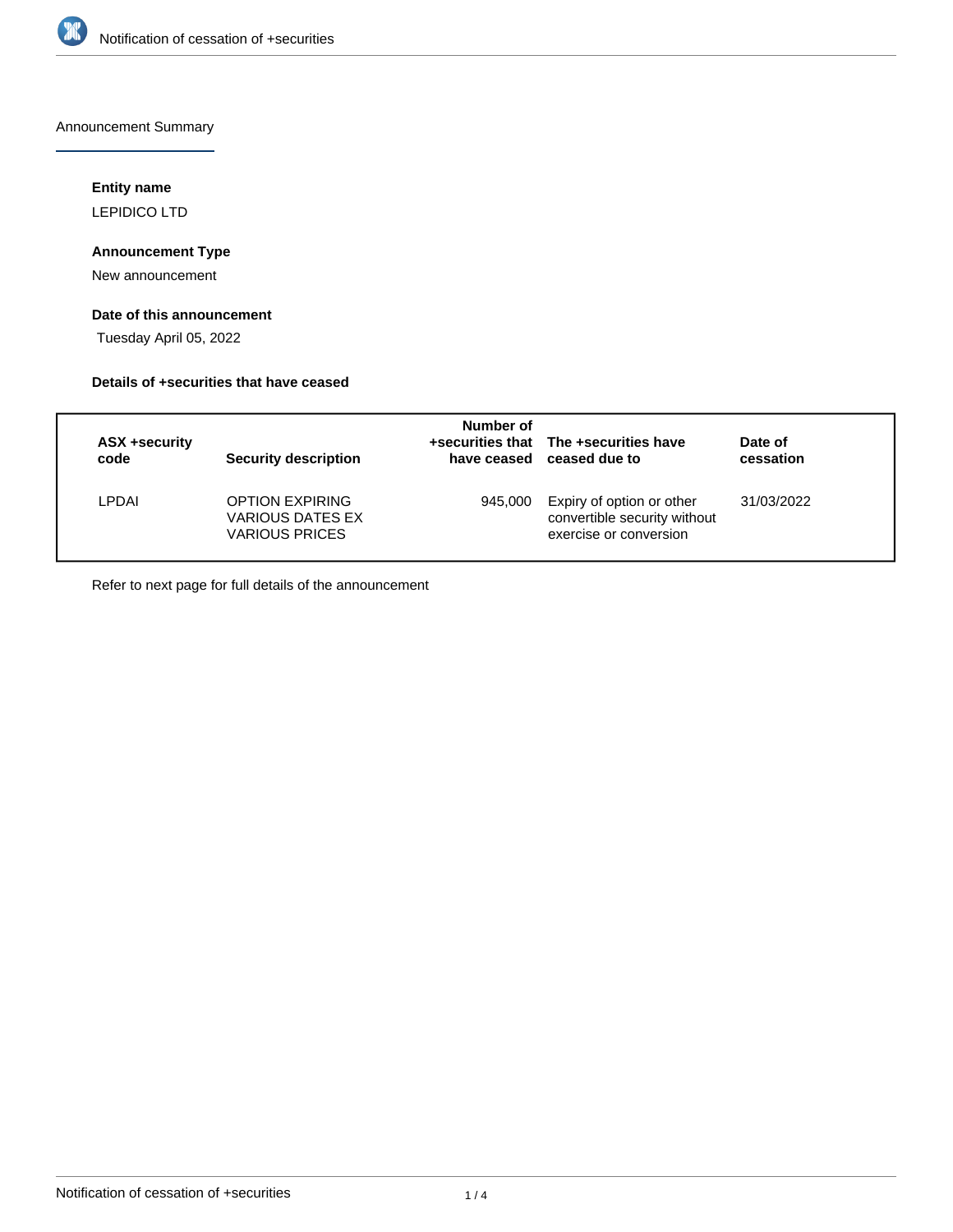

Part 1 - Announcement Details

## **1.1 Name of +Entity**

LEPIDICO LTD

We (the entity named above) provide the following information about our issued capital.

**1.2 Registered Number Type** ABN

**Registration Number** 99008894442

**1.3 ASX issuer code** LPD

**1.4 The announcement is** New announcement

## **1.5 Date of this announcement**

5/4/2022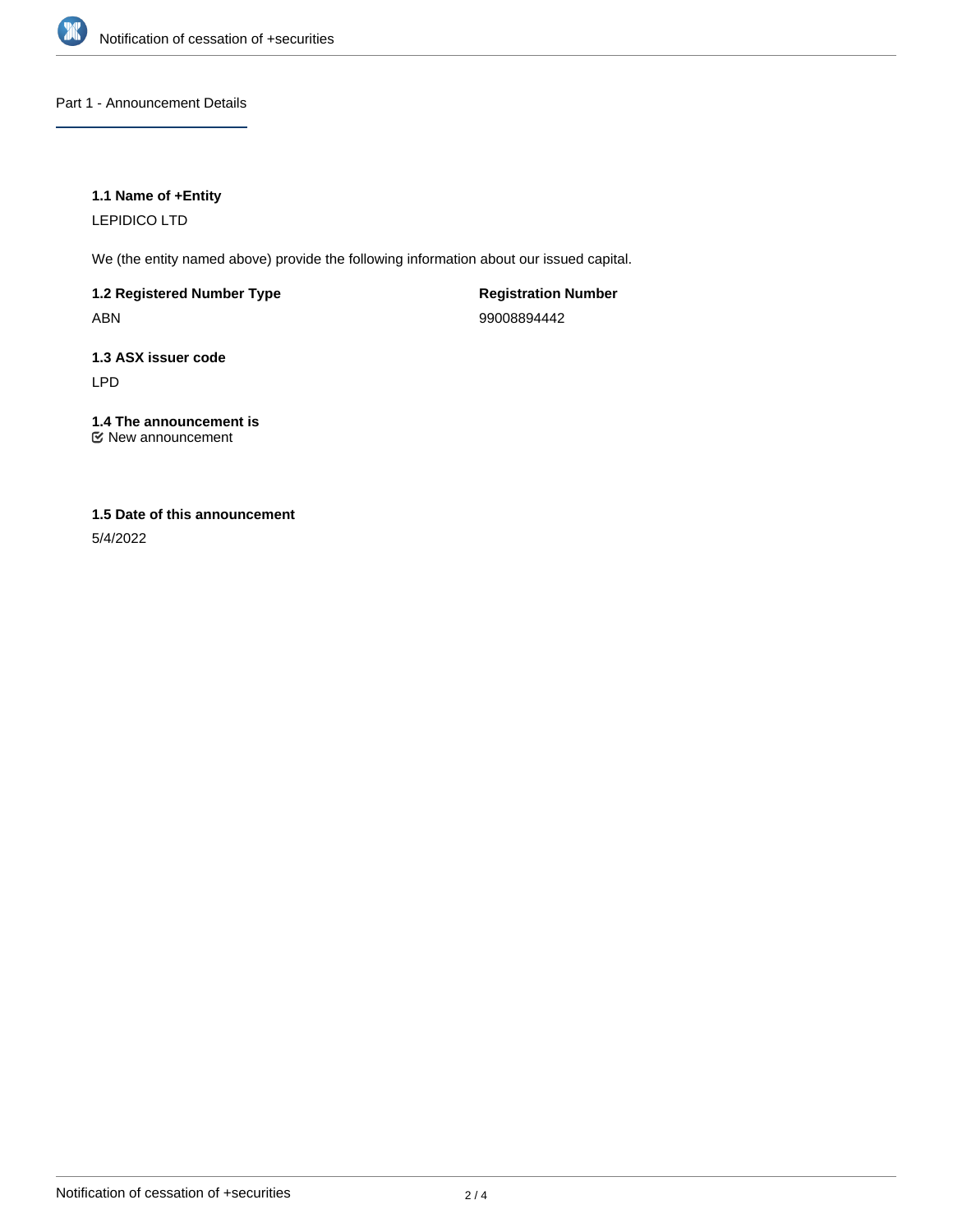

#### Part 2 - Details of +equity securities or +debt securities that have ceased

#### **ASX +Security Code and Description**

LPDAI : OPTION EXPIRING VARIOUS DATES EX VARIOUS PRICES

#### **Unquoted +equity securities that have ceased**

**Number of securities that have ceased**

945,000

# **Reason for cessation** Expiry of option or other convertible security without exercise or conversion

**Date of cessation**

31/3/2022

**Is the entity paying any consideration for the cessation?** No

#### **Any other information the entity wishes to notify to ASX about the cessation?**

Expiry of 945,000 unlisted \$0.10 options.